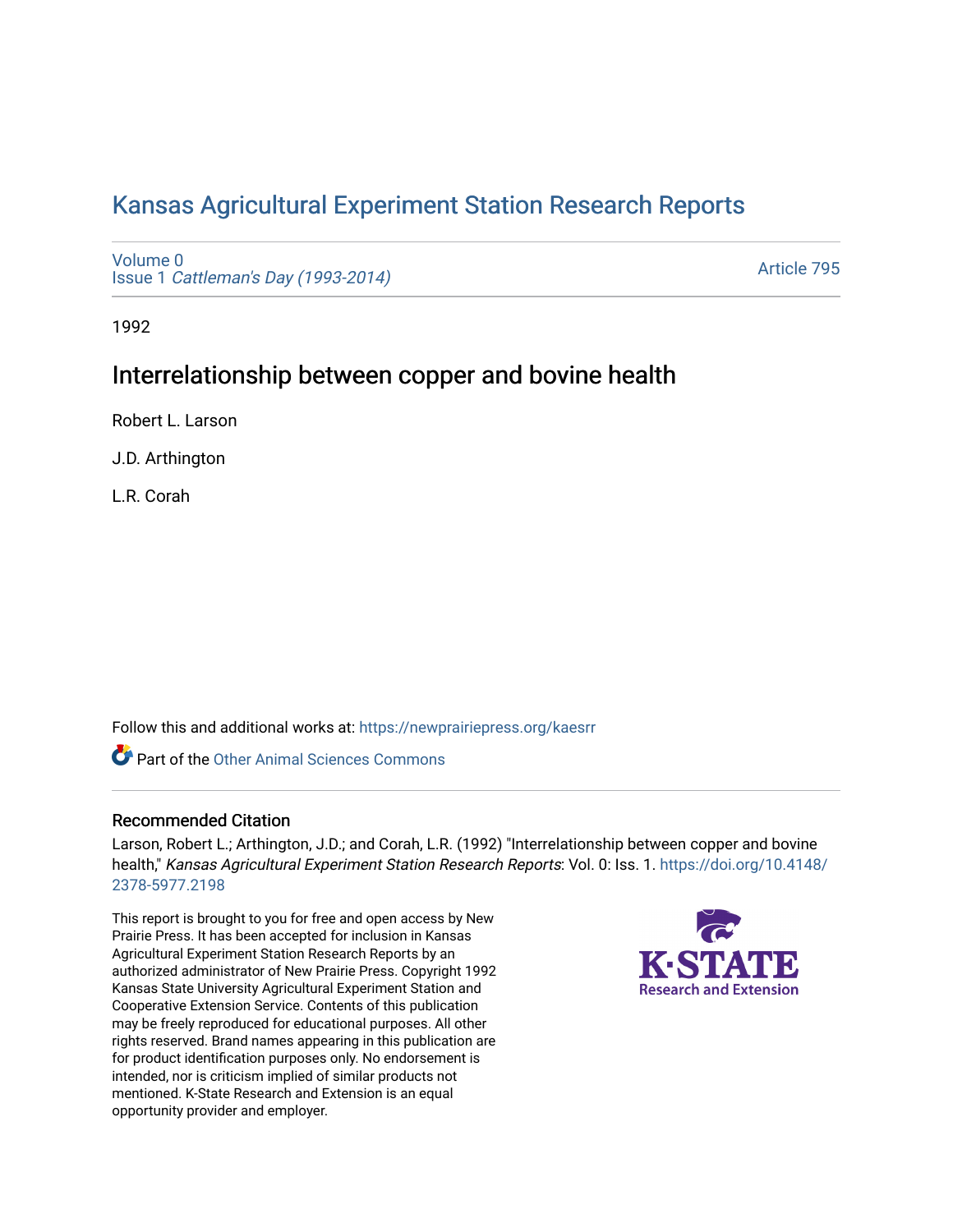## Interrelationship between copper and bovine health

## **Abstract**

Trace mineral nutrition is important to production efficiency and animal health. Trace mineral imbalances may be the roots of many diagnosed or undiagnosed problems in a herd. The low cost of a complete mineral analysis when compared to production losses encourages its use in the evaluation of any bovine herd in which trace mineral imbalances are suspected. A systematic gathering of information on mineral intake, antagonist intake, and serum and tissue values is necessary in order to make a diagnosis and a rational treatment decision. It is important to understand the complex interactions between minerals so that supplementation with one element does not make a complicated situation worse. Because of the many interactions between nutrients and the cost of mineral supplements, recommending use of higher levels of trace minerals in a ration or supplement without a complete diagnosis is economically and nutritionally unjustified.

## Keywords

Cattlemen's Day, 1992; Kansas Agricultural Experiment Station contribution; no. 92-407-S; Report of progress (Kansas State University. Agricultural Experiment Station and Cooperative Extension Service); 651; Beef; Copper; Trace minerals; Immune function

## Creative Commons License



This work is licensed under a [Creative Commons Attribution 4.0 License](https://creativecommons.org/licenses/by/4.0/).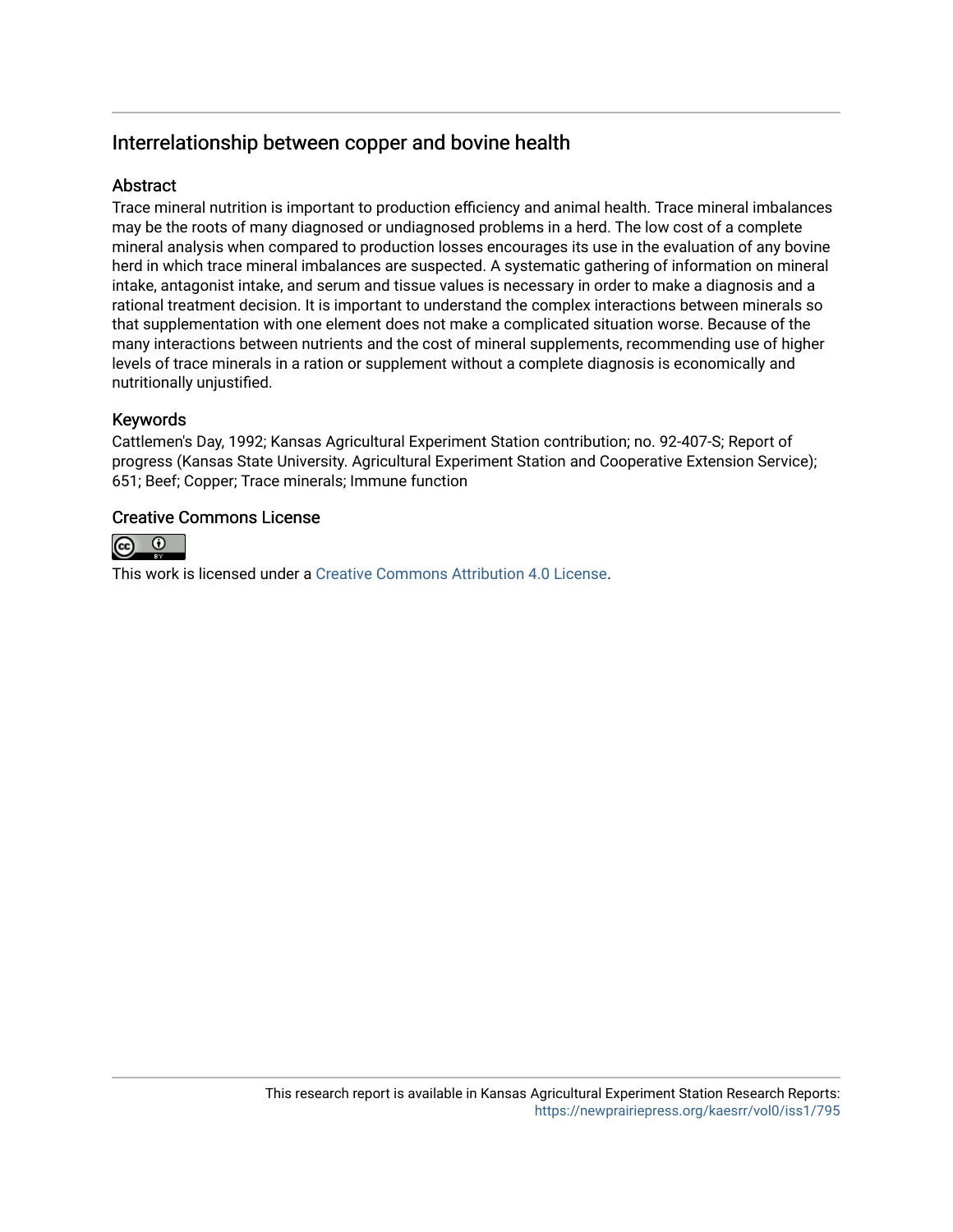#### **INTERRELATIONSHIP BETWEEN COPPER AND BOVINE HEALTH**

*R. L. Larson, J. D. Arthington, and L. R. Corah*

#### **Summary**

Trace mineral nutrition is important to production efficiency and animal health. Trace mineral imbalances may be the roots of many diagnosed or undiagnosed problems in a herd. The low cost of a complete mineral analysis when compared to production losses encourages its use in the evaluation of any bovine herd in which trace mineral imbalances are suspected.

A systematic gathering of information on mineral intake, antagonist intake, and serum and tissue values is necessary in order to make a diagnosis and a rational treatment decision. It is important to understand the complex interactions between minerals so that supplementation with one element does not make a complicated situation worse. Because of the many interactions between nutrients and the cost of mineral supplements, recommending use of higher levels of trace minerals in a ration or supplement without a complete diagnosis is economically and nutritionally unjustified.

(Key Words: Copper, Trace Minerals, Immune Function.)

#### **Introduction**

The effects of trace mineral imbalances on production and health are becoming better understood, but the information is still far from complete. Because, as their name implies, trace minerals are needed only in small amounts, dietary supplies are usually adequate. But direct or induced trace mineral deficiencies do occur and may be primary underlying problems in infectious or metabolic diseases.

Suspected trace mineral problems should be investigated not as a single element problem, but as an imbalance problem involving several minerals. Generally, the trace elements that may be deficient are: cobalt, copper, iodine, manganese, selenium, and zinc. This article will focus on copper deficiencies and the manifestations of this deficiency.

#### **Copper Functions and Signs of Deficiency**

Copper is essential for hemoglobin formation and for iron movement. Copper is the rate-limiting element in ceruloplasmin synthesis. Ceruloplasmin is necessary for the oxidation of iron, permitting it to bind with the iron transport protein, transferrin. Ceruloplasmin levels have been shown to be reliable indicators of copper status in cattle. At blood copper levels as low as .3 ppm, ceruloplasmin is virtually absent. Copper is essential in many enzyme systems. By knowing the function of these enzyme systems, the clinical signs seen with copper deficiency are readily explained. The involvement of copper in immune function is well recognized. It is an integral part of the Cu/Zn - superoxide dismutase (SOD) enzyme. This enzyme is the primary scavenger of toxic oxygen radicals, which are produced as a result of normal cellular respiration. Cu/Zn - SOD reduces these radicals to hydrogen peroxide, protecting the body against oxidative damage. Indications of reduced Cu/Zn - SOD activity from copper deficiency may be most evident in cattle under shipping, weather, or handling stress.

Copper deficiencies can be manifested in a variety of disease conditions. One may see reduced fertility in cows and heifers; decreased conception rate, lack of estrus, and fetal re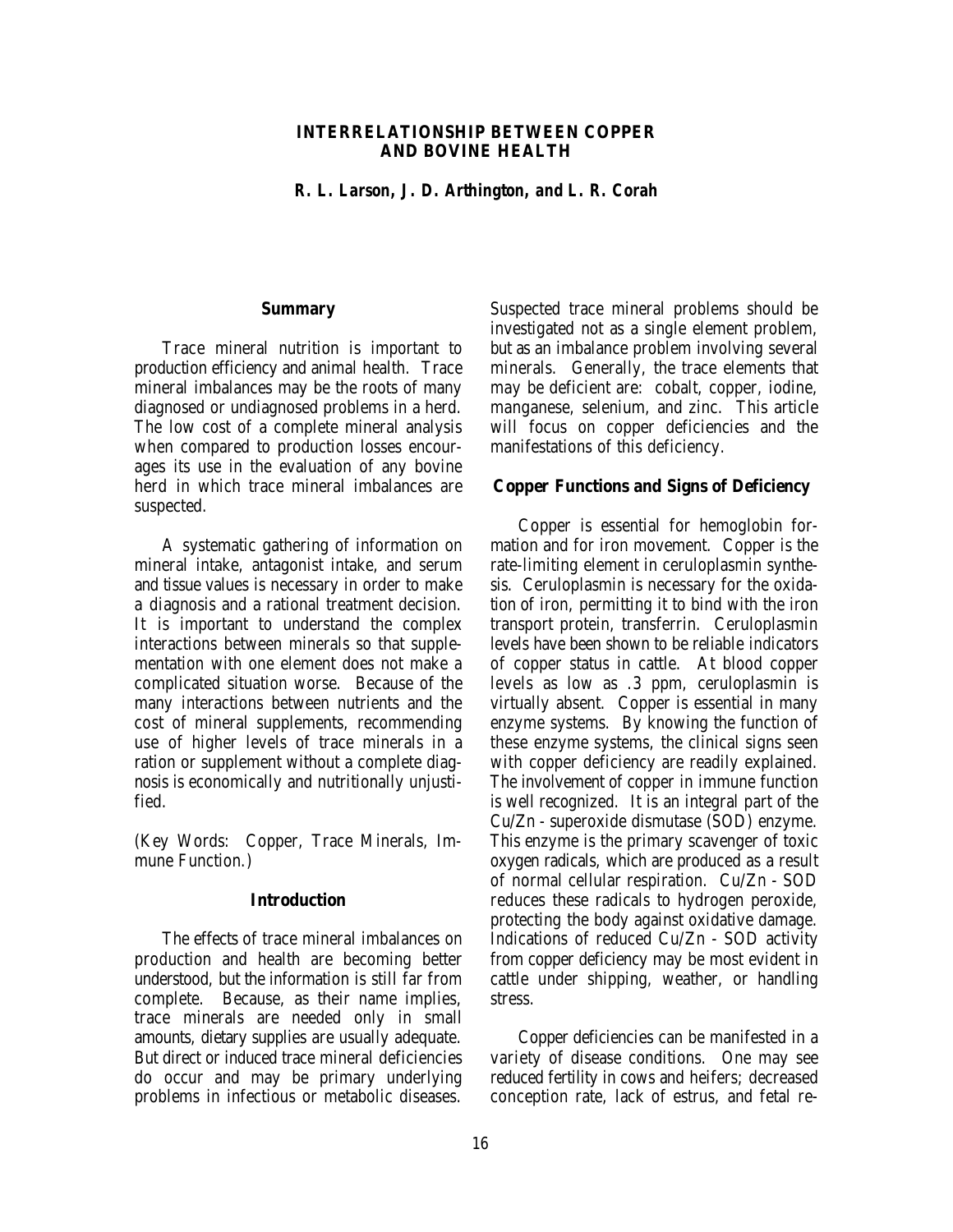sorption. Bulls may have poor quality semen. Iron deficiency anemia and cardiovascular problems occasionally occur in copper-deficient individuals. Ataxia, inability to suckle, incoordination, stiff gait, and other central nervous system signs have been reported in young calves when dams were copper deficient. Slow growth rate or low milk production are commonly seen in copper-deficient animals. Connective tissue pathologies can include improper bone development resulting in fractures, heel cracks, sole abscesses, or foot rot. The most consistent physical finding we have encountered is abnormal hair pigmentation because of decreased tyrosinase activity, resulting in poor conversion of tyrosine to melanin. Red cattle become yellow and black cattle become grey or red tinged, particularly around the eyes, on the tips of the ears, and on the flank. Impaired immune response, manifesting itself as poor response to vaccination, severe parasitism and failure to respond to treatment, has been reported in cattle diagnosed as copper deficient.

#### **Causes of Copper Deficiencies**

The causes of trace mineral imbalances are often complex. Among the factors to consider are breed, frame size, and growth rate of the animals and their sources of feed and water. Simmentals may require twice as much copper as Angus. Probably more important than breed is production potential. Cattle of any breed that are heavy milking or fast growing may require higher levels of trace minerals than animals not pushing their genetic potential.

Many times, copper deficiencies are not caused by a primary shortage of copper, but by antagonists to copper absorption or utilization. Probably the best documented copper antagonist is molybdenum. High molybdenum is usually associated with alkaline soil. Liming the soil increases molybdenum uptake by plants, and legumes generally accumulate more molybdenum than grasses. Pasture molybdenum levels are lowest in winter, rising in the spring and peaking in the early fall. More important than actual copper and molybdenum

levels is the ratio of these two elements. The dietary Cu:Mo ratio should ideally be between 6:1 and 10:1. Borderline levels are 2 to 3:1 and toxic levels of molybdenum are below 2:1.

High (20 to 30%) protein feeds can reduce copper availability through binding of sulfurcontaining amino acids. Sulfur levels of 500 ppm can decrease copper availability by up to 50 percent. This problem is most evident in cows grazing lush spring pastures. It is suggested that for each .05% unit increase of sulfur above the .2% baseline, one should add 5 ppm of copper to the already existing requirement of 8 ppm of copper in the diet. According to the literature, copper deficiencies are most likely in these dietary circumstances: (1) low Cu:Mo ratio, 2:1 or less; (2) Cu deficiency, below 5 ppm; (3) high protein, 20-30% protein in fresh forage; and (4) in some areas, high iron concentrations in forages and water.

#### **Diagnosing Copper Deficiencies**

The diagnosis of trace mineral imbalances requires a systematic accumulation of information pertinent to trace mineral interactions and availability.

(1) Water samples should be taken from all sources, and special attention should be paid to copper, nitrate, and sulfate-sulfur levels. Also check iron, calcium, and zinc levels because of their interactions with copper.

(2) Feed samples should be taken, and phosphate, nitrate, copper, molybdenum, iron, and zinc levels evaluated. Total dietary protein should be evaluated for excesses. Forages containing  $<$  3 ppm of copper (DM basis) are considered deficient, whereas 3 to 6 ppm is considered marginal. Feeds containing 8 ppm or more are considered adequate.

(3) Plasma samples for enzyme activity determination should be taken in dark blue top vacutainer tubes with heparin.

(4) Liver copper appears to be a reliable indicator of copper status. Take a softballsized sample at necropsy or slaughter. Biopsies taken from at least 10 head with a Tru-Cut biopsy needle are appropriate for live animals.